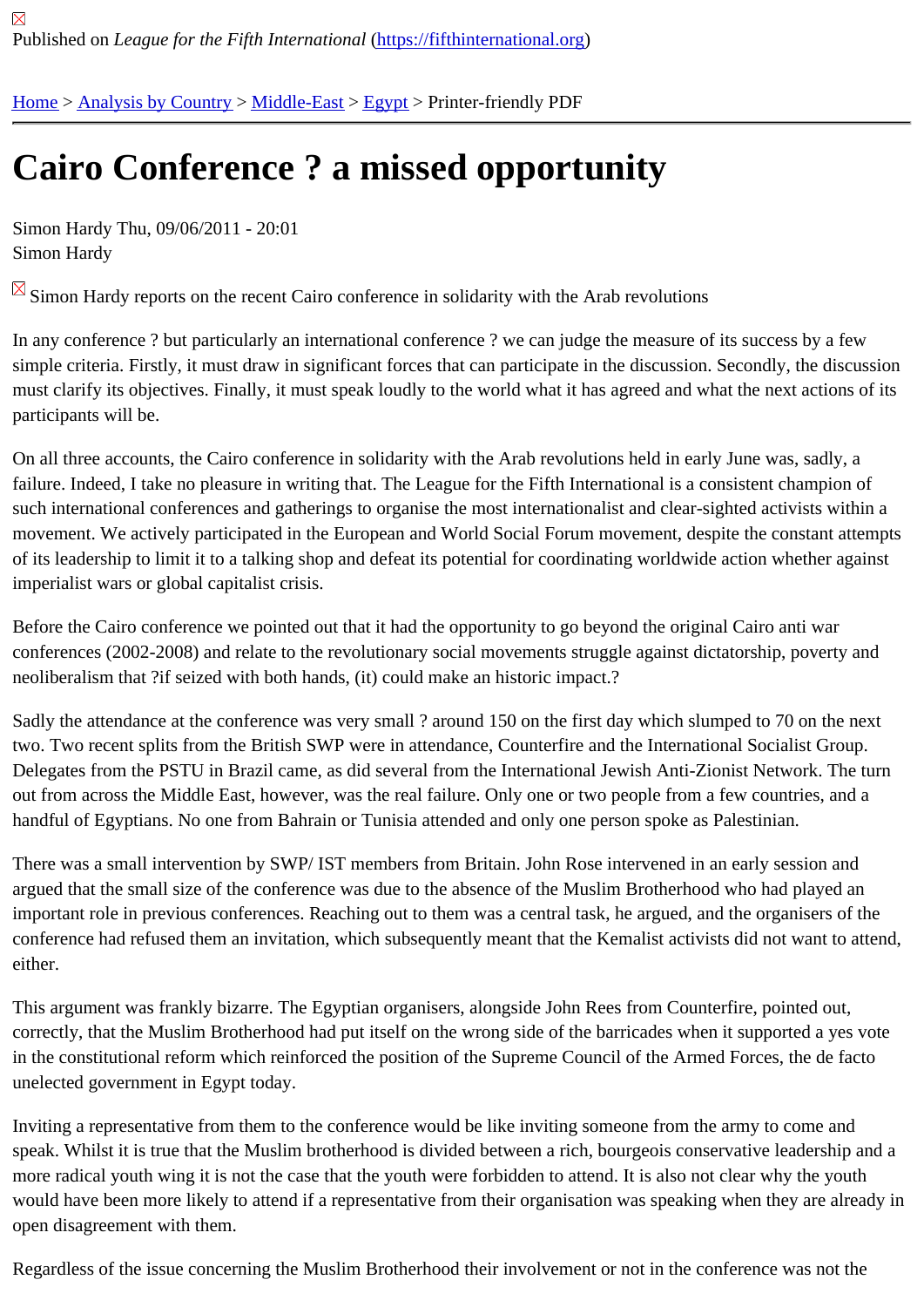central issue in terms of its broadness and inclusiveness. There have been many new left parties and organisations established in recent months, including important new trade unions across the country which either only sent a speaker or did not attend at all. The powerful youth movements like April 6 did not mobilise for the conference either ? and they surely would have brought hundreds of young revolutionaries with them. The IST certainly did not help to make the meeting a success ? their Egyptian section boycotted it altogether.

Despite these problems League members argued that the conference should adopt a statement, even one limited to the issues most in need of immediate action, so that something of worth was produced that could be used as a basis to build a future, larger conference. The European Social and World Social Forums Assemblies in Florence in 2002 and Porto Alegre in 2003 ESF called the 15 February day of action against the war in Iraq which saw 20 million protest across the world. Sadly the organisers of the Cairo conference were not interested in any call for solidarity action with the ongoing revolutions, ? this resulted in a poorly attended ?mute? conference, in which people who attended were privileged to enjoy ?networking and discussions? with each other but with no concrete outcome.

No doubt the organisers were worried that a statement could produce splits in the conference, most notably over Libya where the representative of the Libyan resistance movement was an openly pro-NATO apologist. Such opportunist compromises left the conference with no clear strategy or position on central issues like imperialism?s role in the region ? even though the vast majority of delegates were clearly principled anti-imperialists.

## **What could the conference have agreed?**

The conference could have agreed solidarity with the coming Third Intifada, opposition to imperialist influence in the region and support for every popular movement fighting for democracy. It could have condemned the actions of the Saudi government and the slaughter in Bahrain of pro democracy activists. It could have condemned Assad in Syria as well as Gaddafi in Libya. Moreover it could have called for international working class and popular solidarity from across the world, for people to organise Tahrir squares in every town and city, for resistance to dictatorships and austerity, against war and poverty.

Such a statement, with a commitment to meet again would have helped overcome the lack of numbers with a clear and principled position of international solidarity and a resounding call for action. Something like the Cairo conference is essential for us to meet and discuss strategy ? but this conference was a missed opportunity on all accounts.

## **Update**

After this article was written we received a statement produced by the organisers of the Cairo conference which is copied in below. Clearly the organisers felt the need to produce something out of the conference but it is very strange that such a document was at no point put to the conference, discussed or debated! It is a welcome site that the conference condemns imperialist intervention in Libya - but that was certainly not the view of all the delegates present. Future conferences must be organised democratically to ensure real participation and inclusion from the forces involves. Too often in the ESF and WSF 'processes' we were presented with declarations which could not be amended or properly debated, drafted by a clique behind the scenes of the mass movement. The Cairo conference offers a great opportunity to co-ordinate anti imperialist and anti capitalist struggles across the world - it must not be squandered with the usual bureaucracy and unaccountability.

## **Statement of the Cairo Conference 2011**

In a unique historic era witnessing the victory of popular revolutions and their eruption in several countries in the Arab region, and in recognition of the huge regional and international impact of these first revolutions of the 21st century, Cairo hosted the Forum of Solidarity with Arab Revolutions in revolutionary Egypt. Numerous leftist and anti-capitalist forces and persons from all over the world, north and south, took part in the Forum.

The Forum?s sessions witnessed rich and deep interventions and discussions on the experiences of current Arab revolutions and the challenges they face, as well as the prospects of deepening and extending these revolutionary